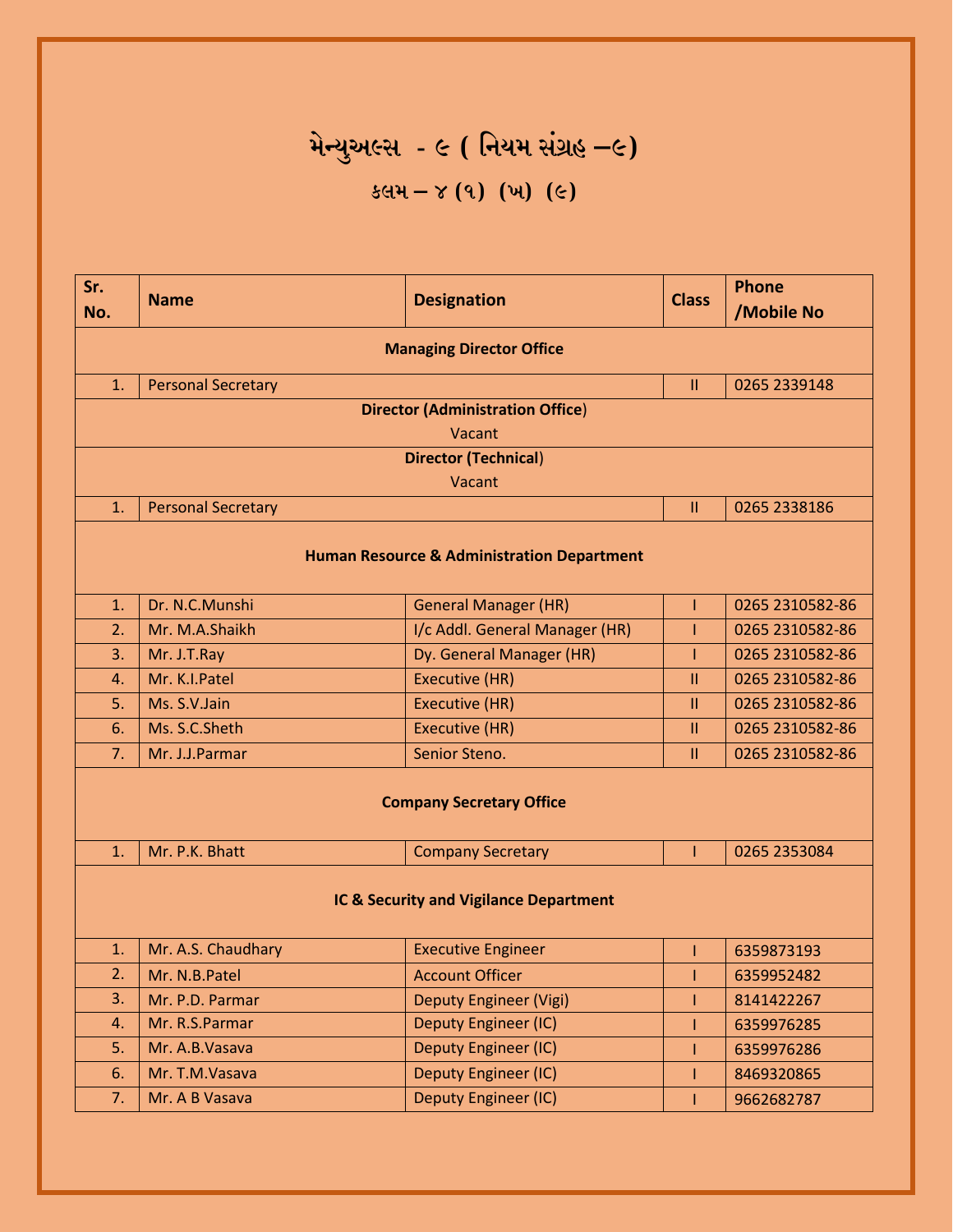| 8.                                                                                                 | Mr. B.J.Vyas                          | Dy. S.P.(HQ),                                 | ı              | 9925518555 |  |
|----------------------------------------------------------------------------------------------------|---------------------------------------|-----------------------------------------------|----------------|------------|--|
|                                                                                                    |                                       | CVO-GETCO, CVO-GSECL                          |                |            |  |
| 9.                                                                                                 | Mr. G.A.Sarvaiya                      | Dy. S.P.(Surat zone),<br><b>CVO-DGVCL</b>     | ı              | 7434852131 |  |
| 10.                                                                                                | Mr. R D Kaka                          | I/C Dy. S.P. (Madhya zone),                   |                |            |  |
|                                                                                                    |                                       | <b>CVO-MGVCL</b>                              |                | 7433064399 |  |
| 11.                                                                                                | Mr. K.K.Pandya                        | Dy. S.P.(Uttar zone),                         | ı              | 9825136616 |  |
|                                                                                                    |                                       | <b>CVO-UGVCL</b>                              |                |            |  |
| 12.                                                                                                | Mr. B.C.Thakkar                       | Dy. S.P.(Rajkot zone),                        | ı              | 9825111944 |  |
| 13.                                                                                                | Mr. D.M.Vyas                          | <b>CVO-PGVCL</b><br>Dy. S.P. (Bhavnagar zone) |                | 9825645672 |  |
| 14.                                                                                                | Mr. D.N. Jadeja                       | Executive (HR)                                | $\mathbf{II}$  | 9558303626 |  |
| 15.                                                                                                | Mr. Bony Thomas                       | <b>Junior Engineer (Vigi)</b>                 | $\mathbf{II}$  | 6357085004 |  |
| 16.                                                                                                | Ms. M. A. Makhasana                   | Junior Engineer (IC)                          | Ш              | 6359960024 |  |
| 17.                                                                                                | Mr. P.J.Patel                         | <b>Junior Assistant</b>                       | $\mathbf{III}$ | 8866318310 |  |
| 18.                                                                                                |                                       |                                               | $\mathbf{III}$ | 9913020443 |  |
|                                                                                                    | Mr. A.N.Lakhtariya<br>Mr. K. T. Tomas | <b>Junior Assistant</b>                       |                | 9879200732 |  |
| 19.<br>20.                                                                                         |                                       | PS to ADGP(S) & CVO                           | Ш              |            |  |
|                                                                                                    | Mr. Shivam Nair<br>Mr. A.S. Mishra    | PS to Joint Executive                         | Ш              | 9879200682 |  |
| 21.                                                                                                |                                       | <b>Security Officer</b>                       | $\mathbf{II}$  | 9909940527 |  |
| Mr. A.S. Pasnani<br><b>Executive Engineer</b><br>9825009722<br>1.<br><b>Land &amp; Estate Cell</b> |                                       |                                               |                |            |  |
| 1.                                                                                                 | Mr. R. K. Panchal                     | <b>Deputy Engineer</b>                        |                | 9925208193 |  |
| <b>Information Technology Department</b>                                                           |                                       |                                               |                |            |  |
| 1.                                                                                                 | Mr. H. M.Patel                        | I/C General Manager (IT)                      |                | 9925208189 |  |
| 2.                                                                                                 | Mr. P.Y. Desai                        | Programmer                                    |                | 9879200717 |  |
| 3.                                                                                                 | Mr. D.L. Parmar                       | Manager (IT)                                  |                | 9825506142 |  |
| 4.                                                                                                 | Mr. A.R. Lokhande                     | Manager (IT)                                  |                | 7567020620 |  |
| 5.                                                                                                 | Mr. P.K. Notani                       | <b>Junior Programmer</b>                      | $\mathbf{II}$  | 9909939889 |  |
| 6.                                                                                                 | Mr. S.M. Chovatiya                    | <b>Junior Programmer</b>                      | $\mathbf{II}$  | 9925913505 |  |
| 7.                                                                                                 | Mr. B.K. Bodat                        | <b>Junior Programmer</b>                      | $\mathbf{II}$  | 7567816080 |  |
| 8.                                                                                                 | Mr. N.R. Thakor                       | <b>Junior Programmer</b>                      | $\mathbf{II}$  | 9687663059 |  |
| 9.                                                                                                 | Mr. M.V. Chavda                       | <b>Junior Programmer</b>                      | Ш              | 9909934807 |  |
| 10.                                                                                                | Mr. P. D. Patel                       | <b>Junior Programmer</b>                      | $\mathbf{II}$  | 9925210695 |  |
| 11.                                                                                                | Mr. A.M. Gadhvi                       | Junior Engineer(IT)                           | $\mathbf{II}$  | 9726027324 |  |
| 12.                                                                                                | Mr. K.V. Tilavat                      | Junior Engineer(IT)                           | $\mathbf{II}$  | 7567862267 |  |
| 13.                                                                                                | Mr. M.M. Sarvaiya                     | Junior Engineer(IT)                           | $\mathbf{II}$  | 8238638137 |  |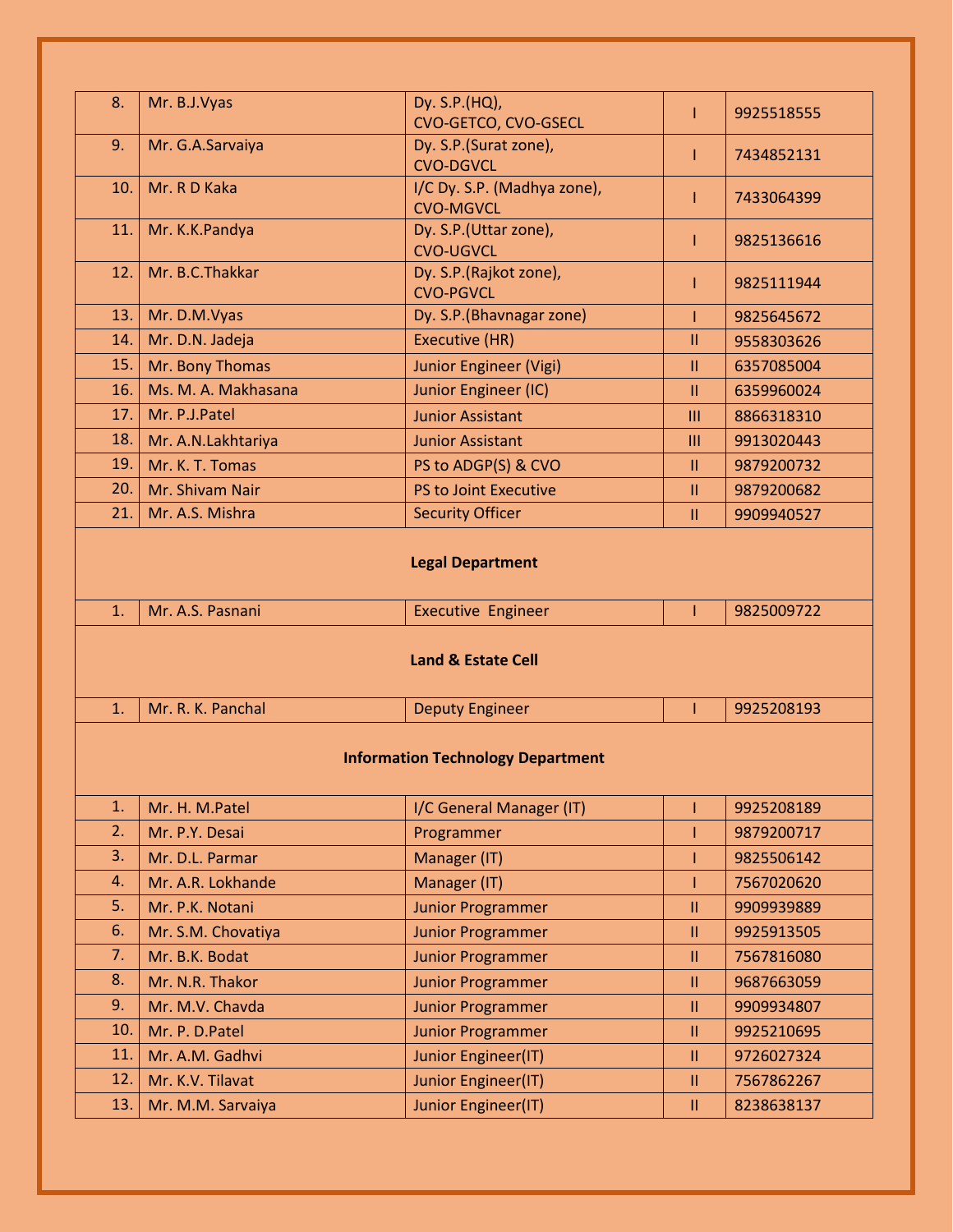| 14.                                    | Mr. Manish Mohanan         | Junior Engineer(IT)               | Ш             | 9909010234  |  |
|----------------------------------------|----------------------------|-----------------------------------|---------------|-------------|--|
| 15.                                    | Mr. S.G. Parikh            | Junior Engineer(IT)               | $\mathbf{II}$ | 9586535746  |  |
| 16.                                    | Mr. D.G.Gohil              | Junior Engineer(IT)               | Ш             | 9586557285  |  |
| 17.                                    | Mr. K.K. Brahmbhatt        | Asstt. Manager(IT)                | $\mathbf{II}$ | 9099086460  |  |
| 18.                                    | Mr. H.D. Gosai             | <b>Junior Programmer</b>          | $\mathbf{II}$ | 7600025165  |  |
| 19.                                    | Mr. J.H.Vaidya             | Junior Engineer(IT)               | $\mathbf{II}$ | 9909009173  |  |
|                                        |                            |                                   |               |             |  |
| <b>Finance and Accounts Department</b> |                            |                                   |               |             |  |
| 1.                                     | Shri Shubhadeep Sen        | <b>General Manager (F &amp;A)</b> | Т             | 98796 18774 |  |
| 2.                                     | Shri M.D. Valvi            | Dy. CAO                           | T             | 99789 35592 |  |
| 3.                                     | Smt. H.D. Patel            | Dy. CAO                           |               | 89800 31256 |  |
| 4.                                     | Shri S.S. Kedilaya         | Dy. CAO                           |               | 75678 71560 |  |
| 5.                                     | Shri Rushabh B. Soni       | Dy. CAO                           |               | 75678 70225 |  |
| 6.                                     | Shri Nilay D. Joshi        | Dy. CAO                           |               | 96876 63853 |  |
| 7.                                     | Shri V.G. Bhagat           | <b>Account Officer</b>            |               | 99797 04903 |  |
| 8.                                     | Shri Hiren Virada          | <b>Account Officer</b>            |               | 99137 46020 |  |
| 9.                                     | <b>Shri Chetan Agrawal</b> | <b>Account Officer</b>            |               | 92268 84655 |  |
| 10.                                    | Shri R.K. Parmar           | Supdt. (A/c.)                     | $\mathbf{II}$ | 98985 71985 |  |
| 11.                                    | Shri R.G. Dangi            | Supdt. (A/c.)                     | $\mathbf{H}$  | 97277 63645 |  |
| 12.                                    | Smt. Bhumika S. Vasava     | Supdt. (A/c.)                     | $\mathbf{II}$ | 90990 11362 |  |
| 13.                                    | Shri B.M. Sonigara         | Supdt. (A/c.)                     | $\mathbf{II}$ | 90990 77001 |  |
| 14.                                    | Shri R.D. Parekh           | Supdt. (A/c.)                     | $\mathbf{H}$  | 97250 26638 |  |
| 15.                                    | Shri R.N. Shah             | Supdt. (A/c.)                     | $\mathbf{H}$  | 99256 00871 |  |
| 16.                                    | Shri G. G. Shah            | Supdt. (A/c.)                     | $\mathbf{II}$ | 99252 08822 |  |
| 17.                                    | R. K. Patel                | Supdt. (A/c.)                     | $\mathbf{H}$  | 99252 13344 |  |
| 18.                                    | B. S. Jani                 | Supdt. (A/c.)                     | Ш             | 75748 09260 |  |
| 19.                                    | Shri D.R. Kulkarni         | Sr. Steno                         | $\mathbf{II}$ | 99252 13975 |  |
|                                        |                            |                                   |               |             |  |

## **Commerce Department**

| 1.7 | Mr. Kamlesh P Jangid     | <b>General Manager (Comm.)</b> | 9879200655 |
|-----|--------------------------|--------------------------------|------------|
| 2.  | Mrs. Sailaja Vachhrajani | <b>General Manager (IPP)</b>   | 9879200656 |
| 3.  | Mr. Ashwin N Khambhatta  | Add. Chief Engineer            | 9879618752 |
| 4.  | Mr. Sanjay Mathur        | <b>Chief Finance Manager</b>   | 9873829369 |
| 5.  | Mr. Pratik Joshi         | Dy. CAO                        | 8980046456 |
| 6.  | Mrs. Girija Dave         | Dy. CAO                        | 9879131287 |
| 7.  | Mr. Parthik Joshi        | Dy. CAO                        | 9979536445 |
| 8.  | Mrs. Vaishali Chunawala  | Dy. CAO                        | 9879113478 |
| 9.  | Mr. Suresh C Patel       | <b>Accounts Officer</b>        | 9909940776 |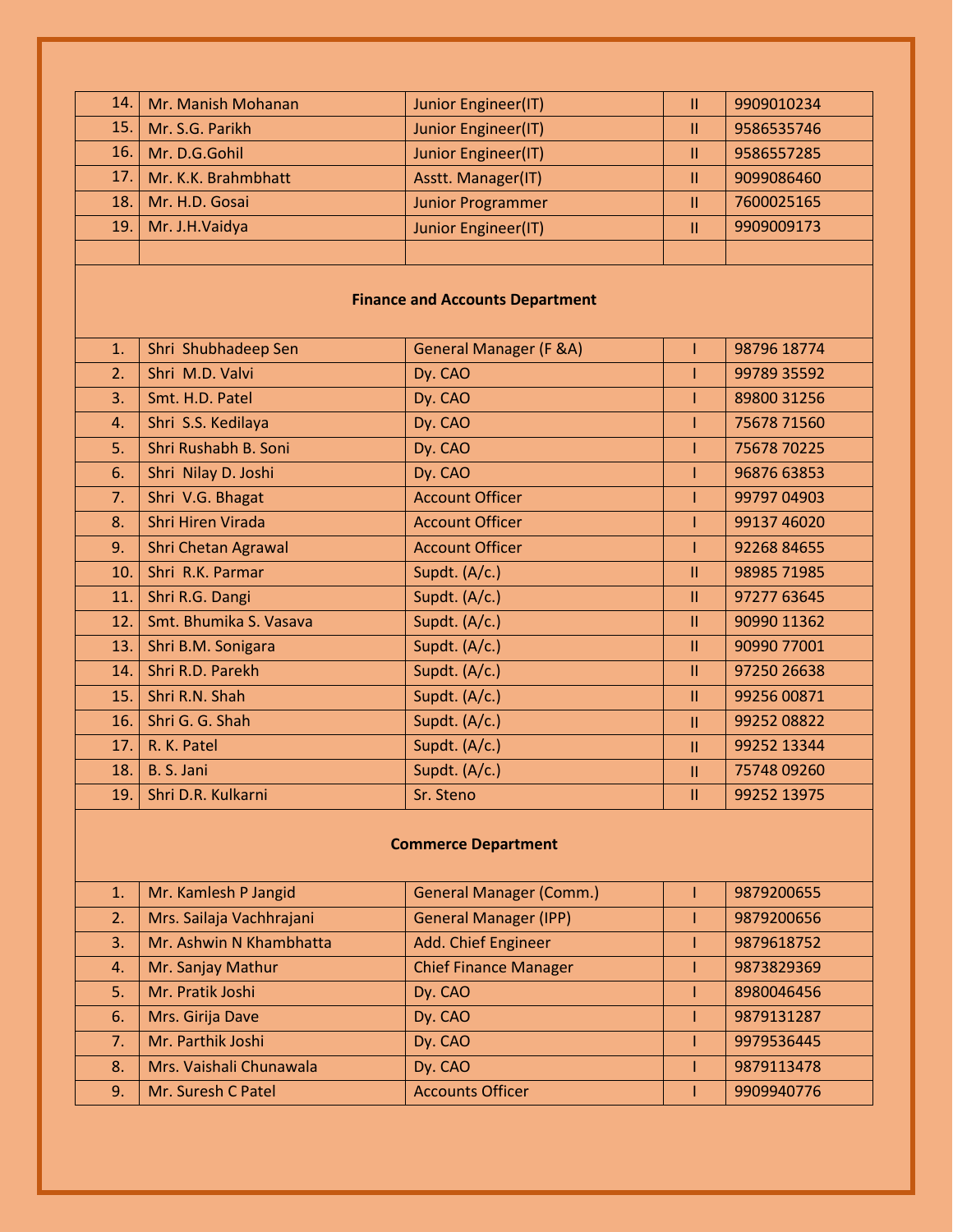| Mr. Utkarsh N Acharya<br><b>Deputy Engineer</b><br>9879618755<br>10.<br>Mr. M. Arif V Makwana<br><b>Deputy Engineer</b><br>T<br>11. |                          |  |  |  |  |  |
|-------------------------------------------------------------------------------------------------------------------------------------|--------------------------|--|--|--|--|--|
|                                                                                                                                     |                          |  |  |  |  |  |
|                                                                                                                                     | 9925211689               |  |  |  |  |  |
| Mr. Rakesh P Soni<br><b>Deputy Engineer</b><br>12.                                                                                  | 9879618760               |  |  |  |  |  |
| Mr. Saurabh S Mistry<br>13.<br><b>Deputy Engineer</b>                                                                               | 9879618759               |  |  |  |  |  |
| Mr. Sajeev K Nair<br><b>Deputy Engineer</b><br>Ī<br>14.                                                                             | 9925208313               |  |  |  |  |  |
| Mr. Kandarp Mistry<br><b>Deputy Engineer</b><br>15.                                                                                 | 9687663051               |  |  |  |  |  |
| Mr. Vijay T Patel<br>16.<br><b>Deputy Engineer</b>                                                                                  | 9925208217               |  |  |  |  |  |
| Mr. Mitul P Naik<br><b>Deputy Engineer</b><br>17.<br>Т                                                                              | 9925211205               |  |  |  |  |  |
| Mr. Vipul Lathiya<br><b>Deputy Engineer</b><br>18.                                                                                  | 7069009628               |  |  |  |  |  |
| Mr. Kripal N Chudasma<br>19.<br><b>Deputy Engineer</b><br>Т                                                                         | 7567271331               |  |  |  |  |  |
| Mr. Prerak Khamar<br><b>Deputy Engineer</b><br>20.                                                                                  | 7069306870               |  |  |  |  |  |
| Mr. Hetal H Patel<br><b>Junior Engineer</b><br>21.<br>Ш                                                                             | 9099920591               |  |  |  |  |  |
| Mr. Prashant V Gandhi<br>22.<br><b>Junior Engineer</b><br>Ш                                                                         | 6357080695               |  |  |  |  |  |
| Mr. Kishor O. Lakhani<br>23.<br><b>Junior Engineer</b><br>$\mathbf{II}$                                                             | 6357165324               |  |  |  |  |  |
|                                                                                                                                     | <b>Fire Department</b>   |  |  |  |  |  |
|                                                                                                                                     |                          |  |  |  |  |  |
| <b>Station Fire Officer</b><br>Mr. Shiwa S. Mishra<br>1.<br>$\mathbf{II}$                                                           | 9879200614               |  |  |  |  |  |
| <b>Electrical Maintenance Department</b>                                                                                            |                          |  |  |  |  |  |
| Mr. N. G. Makwana<br><b>Deputy Engineer</b><br>1.<br>т                                                                              | 9099998548               |  |  |  |  |  |
| <b>Corporate Communication</b><br><b>Manager Corporate</b><br>1.<br>L                                                               | 9825574217               |  |  |  |  |  |
| Communication<br>Mr. Yashpal J. Parmar                                                                                              |                          |  |  |  |  |  |
| 2.<br>Mr. M.A. Agravat<br>Sr. Steno<br>$\mathbf{II}$                                                                                | 9925213194               |  |  |  |  |  |
| <b>Technical Department</b>                                                                                                         |                          |  |  |  |  |  |
| I/c. Chief Engineer<br>Shri P. M. Patel<br>$\mathbf{1}$                                                                             |                          |  |  |  |  |  |
| $\overline{2}$<br>Shri S. S. Modi<br>Supdt. Engineer                                                                                | 9925218014               |  |  |  |  |  |
| Shri R. J. Vala<br>3<br>Supdt. Engineer<br>T                                                                                        | 9925210226               |  |  |  |  |  |
| Shri H. N.Shah<br>Supdt. Engineer<br>$\overline{4}$                                                                                 | 9925213827               |  |  |  |  |  |
| 5<br>Smt. Samina S. Mohinudin<br><b>Executive Engineer</b>                                                                          | 9978588406               |  |  |  |  |  |
| 6<br><b>Executive Engineer</b><br>Shri D. S. Olakiya<br>Ī<br>Smt. R. D. Fumakia<br>$\overline{7}$<br>I/c. Executive Engineer        | 9638601461<br>9687662563 |  |  |  |  |  |